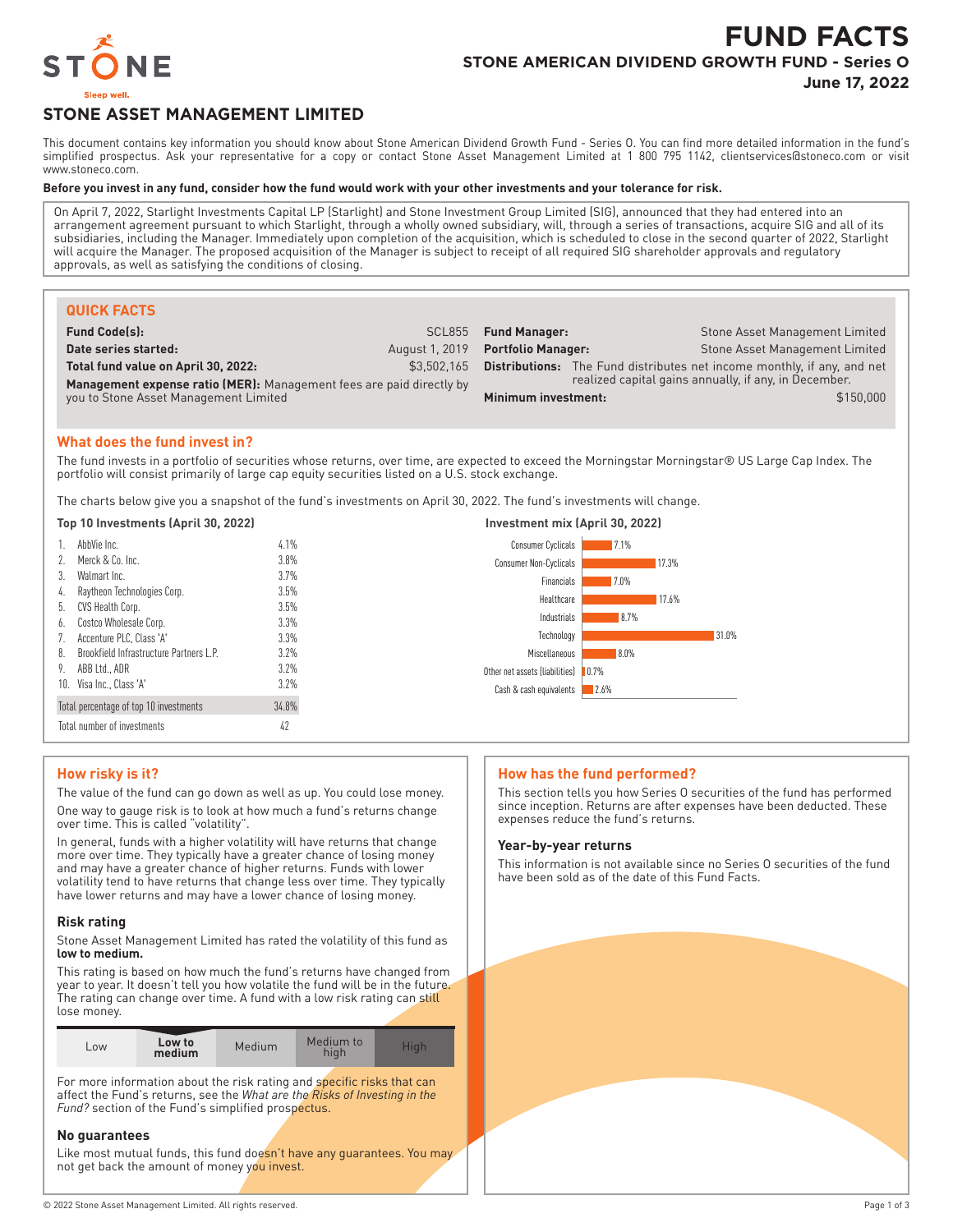

## **Best and worst 3-month returns**

This information is not available since no Series O securities of the fund have been sold as of the date of this Fund Facts.

## **Average return**

This information is not available since no Series O securities of the fund have been sold as of the date of this Fund Facts.

## **Who is this fund for?**

## **This fund is suitable for investors:**

- have medium to long term investment goals
- are an investor who seeks exposure to U.S. equities
- are willing to accept a low to medium level of risk.

## **A word about tax**

In general, you'll have to pay income tax on any money you make on a fund. How much you pay depends on the tax laws where you live and whether or not you hold the fund in a registered plan such as a Registered Retirement Savings Plan or a Tax-Free Savings Account.

Keep in mind that if you hold your fund in a non-registered account, fund distributions are included in your taxable income, whether you get them in cash or have them reinvested.

#### **How much does it cost?**

The following tables show the fees and expenses you could pay to buy, own and sell Series O securities of the fund.

The fees and expenses – including any commissions – can vary among series of a fund and among funds. Higher commissions can influence representatives to recommend one investment over another. Ask about other funds and investments that may be suitable for you at a lower cost.

#### **1. Sales charges**

Series O securities are offered to large private or institutional investors on a case-by case basis. No management, operating or performance fees are charged to the Fund for Series O securities; rather, the investor who holds Series O securities will pay management fees directly to us as set out in the Series O securities Agreement. If the market value of your investment falls below the specified minimum requirement because you redeem, we may redesignate your investment into the NL sales option of the same Fund after giving you 30 days' prior notice; redesignation will be at the Manager's discretion and the Manager reserves the right to waive the redesignation on a case-by-case basis. A redesignation will not take place if the value drops below the specified minimum investment requirement as a result of a decline in the price rather than a redemption. All terms and conditions are set out in the Series O securities Agreement.